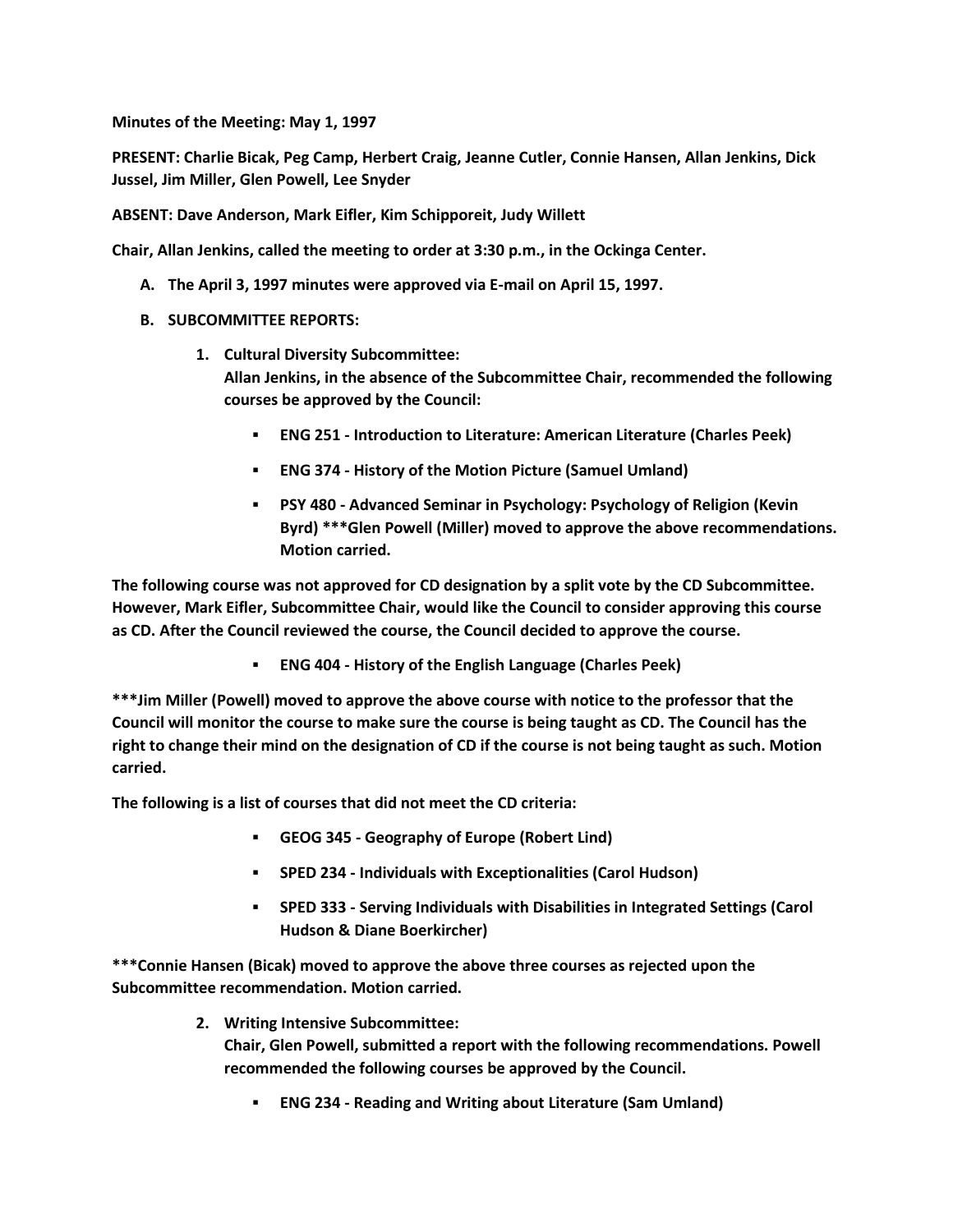- **ENG 373 - Film as Literature (Sam Umland)**
- **ENG 374 - History of the Motion Picture (Sam Umland)**
- **ENG 444 - Seminar in American Realism (Susanne George) (Subcommittee passed pending clarification on feedback - Received)**

**\*\*\*Connie Hansen (Camp) moved to approve the above recommendations. Motion carried.** 

**Chair, Glen Powell, submitted a report with the following recommendations. Powell recommended the following courses be approved by the Council.**

- **ENG 234 - Reading and Writing About Literature (Rebecca Umland)**
- **ENG 240HGS - Literary Classics of the Western World - Honors (Rebecca Umland)**
- **ENG 250GS - Introduction to Literature: British Literature (Rebecca Umland)**
- **ENG 252GS - Introduction to Literature: Western Civilization (Rebecca Umland)**
- **ENG 254GS - Arthurian Literature (Rebecca Umland)**
- **ENG 362A - Survey of British Literature I (Rebecca Umland)**
- **ENG 362B - Survey of British Literature II (Rebecca Umland)**
- **ENG 368 - Victorian Literature (Rebecca Umland)**
- **ENG 415 - Advanced Fiction (Barbara Emrys)**
- **HIST 477 - American Thought and Culture to 1865 (Jim German)**
- **PSCI 373 - Political Thought I (John Anderson)**
- **PSCI 374 - Political Thought II (John Anderson)**

**\*\*\*Jim Miller (Snyder) moved to accept the Subcommittee's recommendation to approve the above courses as WI. Motion carried.** 

- **BIOL 330 - Wildlife Conservation (Joe Springer)**
- **ITEC 390 - Telecommunications Law (Tim Obermier)**

**The above courses were returned for minor revisions. The revisions have been made and the course now meets the WI criteria.** 

- **SOWK 371 - Social Work Practice I (Sandy Cook-Fong)**
- **SOWK 401 - Social Work in Legal Settings (Sandy Cook-Fong)**

**The Subcommittee tabled the above courses at their last meeting. However, one of these courses will be taught this summer as WI, therefore, the Council recommended approval.**

**\*\*\*Charlie Bicak (Miller) moved to approve the above recommendations. Motion carried.**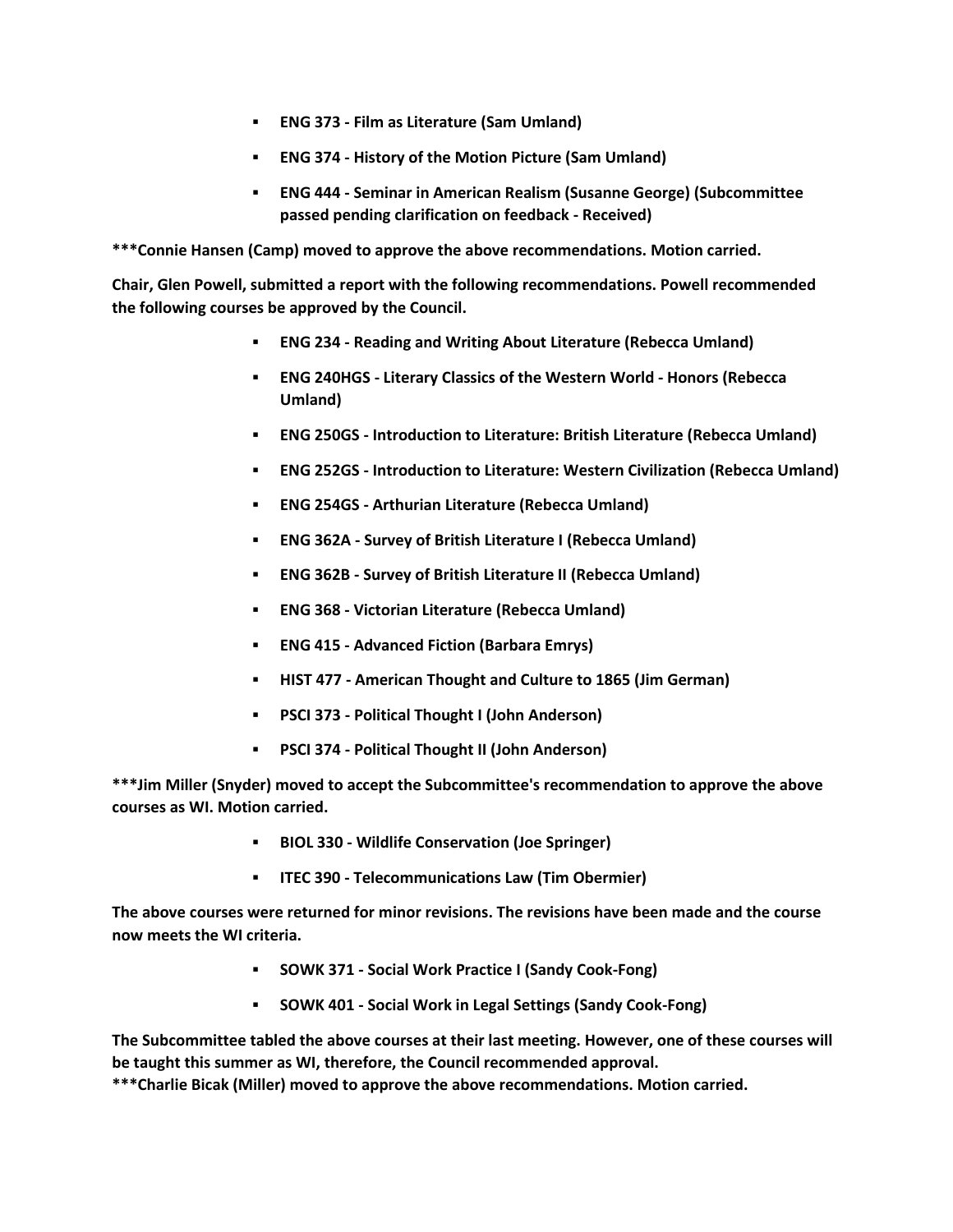**ITEC 498 - Seminar in Industrial Technology Construction Management (Michael Nobe)**

**\*\*\*Charlie Bicak (Miller) moved to approve the above course upon Glen Powell reviewing the revision.**

**C.**

**D. NEW BUSINESS:**

**No new business.**

- **E. OLD BUSINESS:**
	- **1. Report from 300/400 Level Volunteers: Jenkins would like to circulate the report on the 300/400 level courses, so the Council can review before discussing. The draft report will be distributed and the Council will act on it in August.**
	- **2. Revised General Studies Course Review Schedule:300/400 Level Volunteers: Jenkins distributed a copy of the revised review schedule.**

**The new course review schedule is as follows:**

- **1997 - 1998 Humanities**
- **1998 - 1999 Language and Communication**
- **1999 - 2000 Natural Sciences**
- **2000 - 2001 Social and Behavioral Sciences**
- **2001 - 2002 Mathematics, Computer Science, and Personal Development \*\*\*Glen Powell (Camp) moved to approve the revised course review schedule. Motion carried.**

## **3. Adopt Assessment Criteria:**

**The Council has been working on getting the Assessment Criteria consistent.** 

- **E** HUMANITIES OBJECTIVES
	- o **Literary Perspectives: \*\*\*Herbert Craig (Powell) moved to adopt the criteria as changed. Motion carried.**
	- o **Aesthetic Perspectives: \*\*\*Peg Camp (Powell) moved to adopt the criteria as changed. Motion carried.**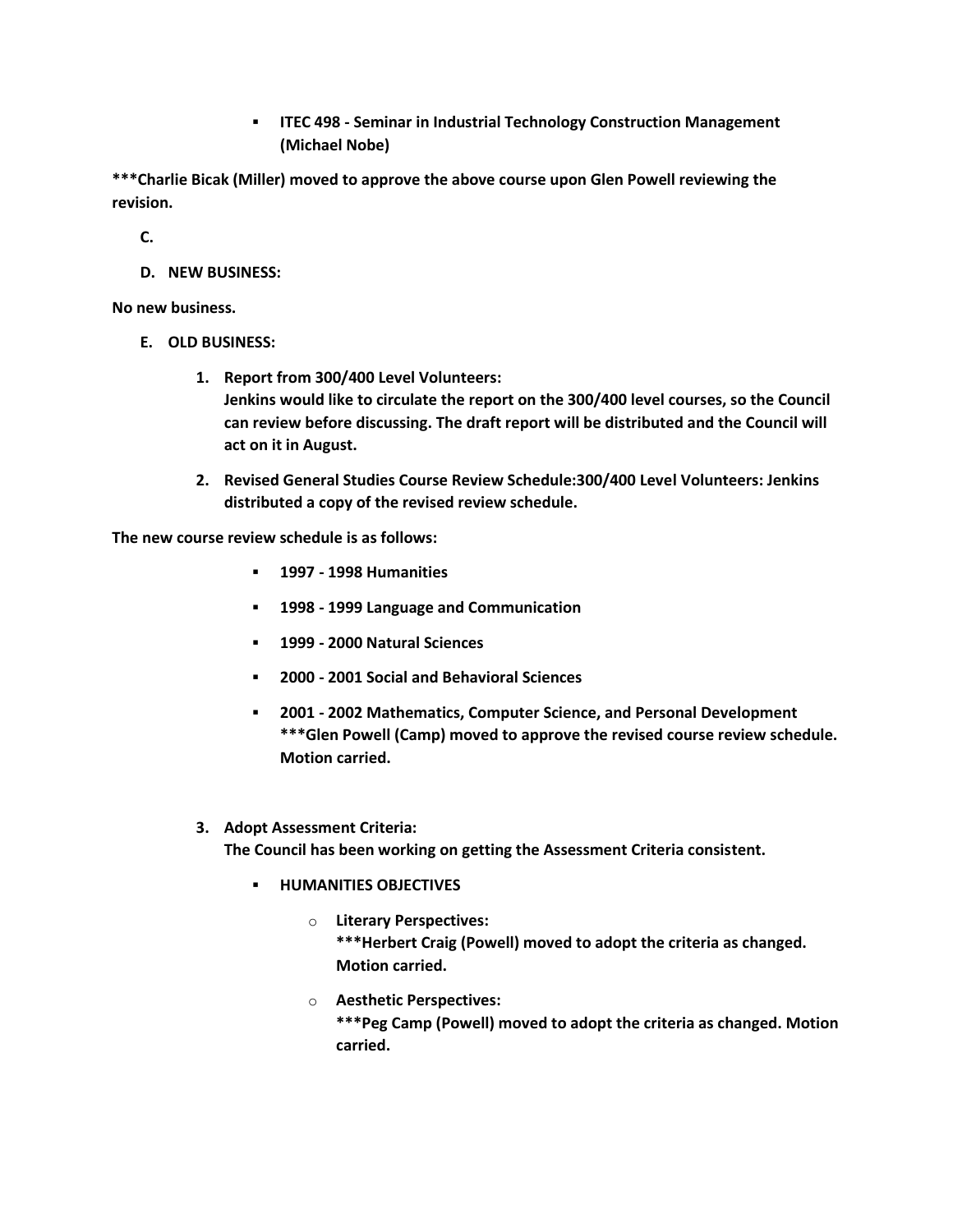- o **Historical Perspectives: \*\*\*Lee Snyder (Miller) moved to adopt the criteria as changed. Motion carried.**
- o **Philosophic Perspectives: \*\*\*Lee Snyder (Powell) moved to accept the submitted changes. Motion carried.**

## **MATHEMATICS, STATISTICS, & COMPUTER SCIENCE OBJECTIVES**

- o **Mathematics/Statistics Courses: \*\*\*Charlie Bicak (Camp) moved to adopt the criteria as is. Motion carried.**
- o **Computer Science Courses: \*\*\*Peg Camp (Hansen) moved to approve the criteria as is. Motion carried.**

## **NATURAL SCIENCES OBJECTIVES**

o **\*\*\*Charlie Bicak (Camp) moved to table N&SS criteria until several concerns were revised by the Departments. Motion carried.**

## **SOCIAL AND BEHAVIORAL SCIENCES**

- o **Economic Perspectives: \*\*\*Peg Camp (Hansen) moved to adopt the criteria as is. Motion carried.**
- o **Social Perspectives: \*\*\*Connie Hansen (Camp) moved to adopt the criteria as is. Motion carried.**
- o **Political Perspectives: \*\*\*Connie Hansen (Powell) moved to adopt the criteria as is. Motion carried.**
- o **Geographic Perspectives: \*\*\*Lee Snyder (Bicak) moved to approve the submitted changes. Motion carried.**
- o **Behavioral Perspectives: \*\*\*Jim Miller (Snyder) moved to adopt the criteria as changed. Motion carried.**